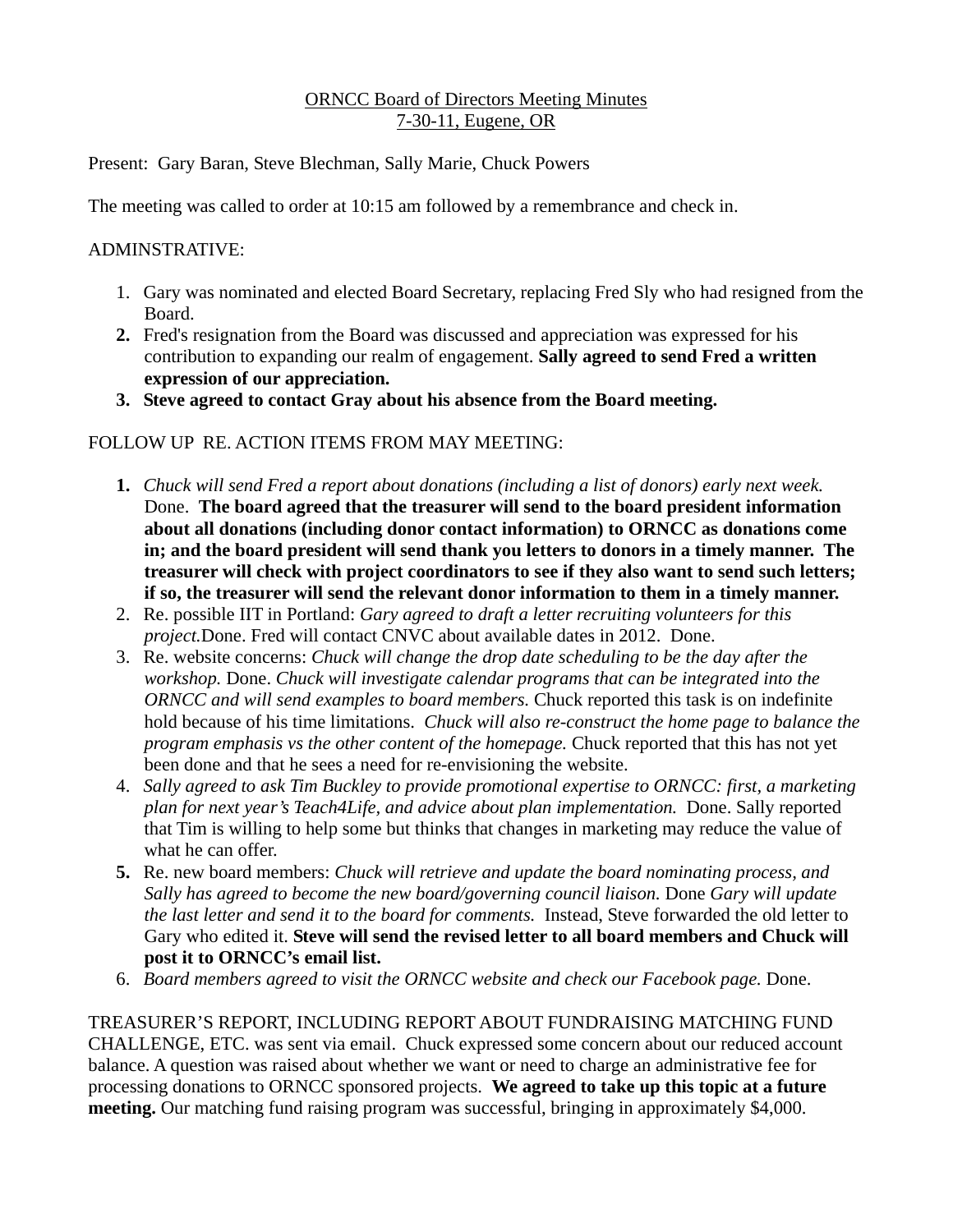### OLD BUSINESS

- 1. Debriefing and healing time related to 2011 teach4life program, and discussion of the current situation. Chuck has had some follow up conversations on email with Jean and Sura and reported they seem to be open to working with us in the future.
- 2. Next step(s) re. Recruiting new 2012 board members; **Steve will forward the revised letter to Chuck who will post it, send it to email list, etc. Steve's letter will incorporate the three questions candidates are asked to answer, and Gary will send these questions to Steve.** Candidates will be asked to respond to Steve (via the ORNCC website), who will then forward the responses to Sally who will bundle them and send them to the governing council by the deadline of the time frame previously established.
- **3.** Agreeing to a plan for next telephone meeting (logistics issues re. Skype, etc.). **We agreed to have this become an old business item for the meeting in September in Portland.**
- 4. Website revision: **Chuck will begin reviewing calendar applications and send information about this to board members prior to the September board meeting.** Other aspects of this revision will be deferred until other issues are addressed.

#### NEW BUSINESS

- 1. The Board reviewed and approved agreement reached between Fred and Chuck regarding payment from ORNCC to OPP.
- **2.** The Board reviewed the list of check-signers on the ORNCC bank account and agreed not to add additional signers. **Gary will apply for a debit card for himself.**
- 3. The Board discussed the possibility of ORNCC donating materials to CRCI library and agreed that we are in favor of donating materials but would like to respond to a clear request from someone speaking for OPP. Chuck noted that one task for a volunteer would be to survey public libraries to see what NVC materials are available, and perhaps find ways to provide more NVC materials in those venues.
- **4. Board members agreed to review OPP's contract with ORNCC prior to our next meeting.** Chuck reported that OPP is now an Oregon not for profit organization and may, in a few years, qualify to become a 501c3 (federal) not for profit organization. What would we like the relationship with OPP to look like? Cooperative and collaborative, offering training and developing trainers. To facilitate connection and communication, and in the spirit of holocracy, the ORNCC board would like, and requests, that at least one OPP steering committee member also be an ORNCC board member who will function as a liaison, providing project reports to the ORNCC board, including providing suggested content about the project for the ORNCC website. **Sally agreed to take this request to the next OPP steering committee meeting and to report back to the Board about this.**
- **5.** Envisioning visioning, volunteer development, and exploring IIT, Teach4Life, and other projects: The Board reviewed and discussed our current vision and mission statement (as posted on the ORNCC website). What did we learn from the recent Teach4 Life experience? Some of what we learned: instead of board members, rely on enthusiastic volunteers, perhaps offering some incentives such as scholarships or tuition reduction for future trainings; a firm deadline for possible cancellation if enrollment is insufficient to meet financial needs; more clearly spelled out roles and authority for decisions; time line to follow, including for marketing; volunteer coordinator; possibly paid staff; inspirational experience for volunteers. **The Board agreed to have Chuck send a draft email (by 8-4- 11) to the Board (for review) to open a dialogue with Jean and Sura about the possibility of ORNCC sponsoring a Teach4Life training in 2012. Gary will notify**